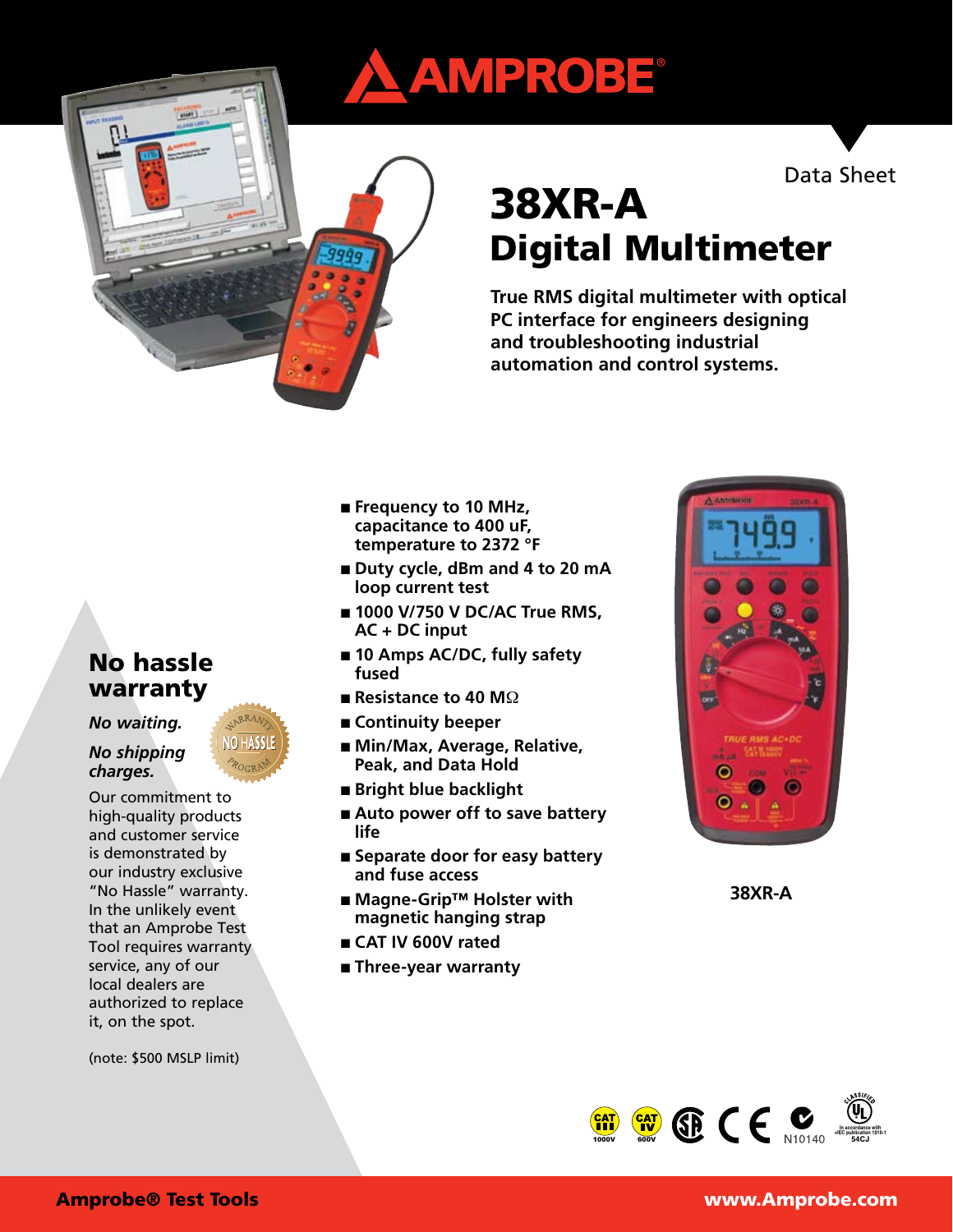

# **38XR-A Digital Multimeter**

# Data Sheet

# **General Specifications**

#### **Autoranging**

| Display:                        | 4-3/4 digit LCD, 10,000 counts with 41-segment analog bar graph                                                                            |
|---------------------------------|--------------------------------------------------------------------------------------------------------------------------------------------|
| <b>Display Update Rate:</b>     | 2/sec, nominal                                                                                                                             |
| <b>Power Battery:</b>           | 9 V NEDA 1604, JIS 006P, IEC 6F22                                                                                                          |
| <b>Battery Life:</b>            | 150 hrs typical (alkaline) frequent use of backlight will decrease battery life; Operating Temperature: 0<br>$°C$ to 45 $°C$ at < 70% R.H. |
| <b>Storage Temperature:</b>     | -20 °C to 60 °C, 0 to 80 % R.H. with battery removed from meter                                                                            |
| <b>Temperature Coefficient:</b> | 0.1 x (specified accuracy) per °C (0 °C to 18 °C, 28 °C to 45 °C)                                                                          |
| Altitude:                       | 2000 m (6562 ft)                                                                                                                           |
| <b>Dimensions:</b>              | 196mm x 96mm x 60 mm (7.8" x 3.55" x 2.4")                                                                                                 |
| Weight:                         | 400 gr (1 lb) without holster, including battery                                                                                           |

# **Specifications** (23 °C ± 5 °C, <75 % R.H. non-condensing)

| <b>Function</b>                                          | Range                                                              | <b>Accuracy</b>                          |
|----------------------------------------------------------|--------------------------------------------------------------------|------------------------------------------|
| <b>DC Voltage</b>                                        |                                                                    |                                          |
| <b>Ranges</b>                                            | 1000 mV, 10 V, 100 V, 1000 V                                       | $\pm$ (0.25 % rdg + 5 dgt)               |
| <b>Resolution</b>                                        | $100 \mu V$                                                        |                                          |
| AC Voltage (45 Hz to 2 kHz) True RMS                     |                                                                    |                                          |
| Ranges                                                   | 1000 mV, 10 V, 100 V, 750 V                                        |                                          |
| Accuracy                                                 | 750 V range:                                                       | 45 to 1 kHz: $\pm$ (2.0 % rdg + 10 dgts) |
|                                                          | All other ranges, 45 to 500 Hz:                                    | $±$ (1.2 % rdg + 10 dgts)                |
|                                                          | All other ranges, 500 to 2 kHz:                                    | $\pm$ (2.0 % rdg + 10 dgts)              |
| AC coupled True RMS specified from 5% to 100 % of range  |                                                                    |                                          |
| AC + DC Voltage (45 Hz to 2 kHz)                         |                                                                    |                                          |
| Ranges                                                   | 1000 mV, 10 V, 100 V, 750 V                                        |                                          |
| Accuracy                                                 | 750 V range: 45 to 1 kHz:                                          | $\pm$ (2.5 % rdg + 10 dgts)              |
|                                                          | All other ranges, 45 to 500 Hz:                                    | $\pm$ (1.5 % rdg + 10 dgts)              |
|                                                          | All other ranges, 500 to 2 kHz:                                    | $\pm$ (2.5 % rdg + 10 dgts)              |
| <b>Resolution</b>                                        | 100 µV                                                             |                                          |
| DC coupled True RMS specified from 5 % to 100 % of range |                                                                    |                                          |
| <b>DC Current</b>                                        |                                                                    |                                          |
| Ranges                                                   | 100 µA, 1000 uA, 10 mA, 100 mA, 400 mA, 10 A                       |                                          |
|                                                          | Accuracy 100 µA range:                                             | $\pm$ (0.5 % rdg + 10 dgt)               |
|                                                          | 1000 uA to 400 mA ranges:                                          | $\pm$ (0.5 % rdg + 5 dgts)               |
|                                                          | 10 A range:                                                        | $\pm$ (1.5 % rdg + 10 dgt)               |
| <b>Resolution</b>                                        | $0.01 \mu A$                                                       |                                          |
| AC Current (True RMS) (AC + DC) (45 Hz - 1kHz)           |                                                                    |                                          |
| Ranges                                                   | 100 μA, 1000 μA, 10 mA, 100 mA, 400 mA, 10 A                       |                                          |
| Accuracy                                                 | 100 µA to 100 mA ranges:                                           | $\pm$ (1.5 % rdg + 20 dgts)              |
|                                                          | 400 mA range:                                                      | $\pm$ (2.0 % rdg + 10 dgts)              |
|                                                          | 10 A range:                                                        | $\pm$ (2.5 % rdg + 20 dgts)              |
| <b>Resolution</b>                                        | $0.01 \mu A$                                                       |                                          |
| AC coupled True RMS specified from 5 % to 100 % of range |                                                                    |                                          |
| AC + DC Accuracy                                         | 100 µA to 400 mA ranges:                                           | $\pm$ (2.0 % rdg + 20 dgts)              |
|                                                          | 10 A range:                                                        | $±$ (3.0 % rdg + 20 dgts)                |
|                                                          | AC + DC: AC coupled True RMS specified from 10 % to 100 % of range |                                          |
| <b>Resistance</b>                                        |                                                                    |                                          |
| Ranges                                                   | 1000 Ω, 10 kΩ, 100 kΩ, 1000 kΩ, 10 MΩ, 40 MΩ                       |                                          |
| Accuracy                                                 | 1000 $\Omega$ to 1000 k $\Omega$ ranges:                           | $\pm$ (0.5 % rdg + 8 dgts)               |
|                                                          | 10 M $\Omega$ range:                                               | $\pm$ (1.0 % rdg + 10 dgts)              |
|                                                          | 40 MΩ range:                                                       | $\pm$ (2.0 % rdg + 10 dgts)              |
| <b>Resolution</b>                                        | 100 $m\Omega$                                                      |                                          |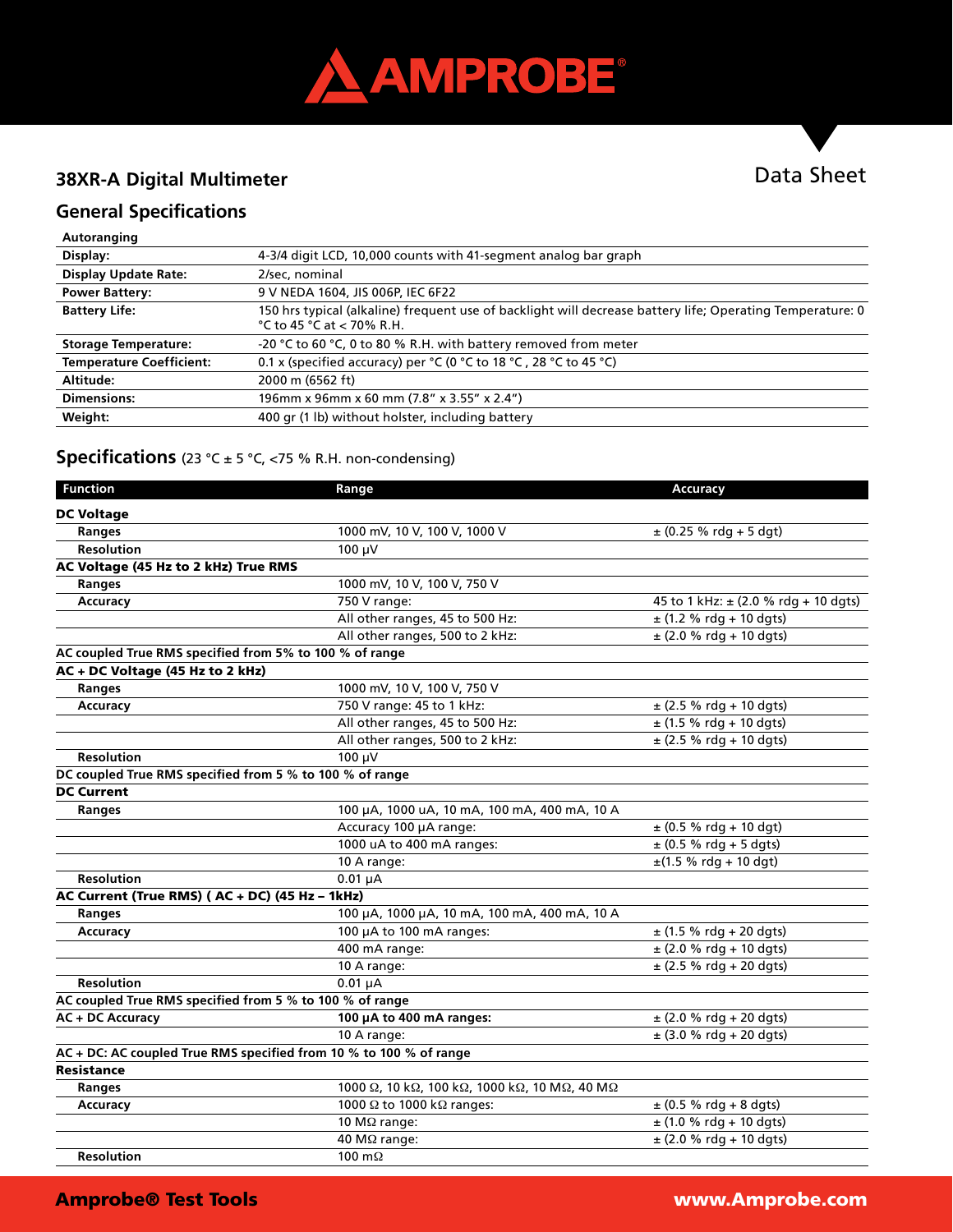

# **Specifications** (23 °C ± 5 °C, <75 % R.H. non-condensing), cont.

# Data Sheet

| <b>Function</b>            | Range                                                                        | <b>Accuracy</b>             |  |
|----------------------------|------------------------------------------------------------------------------|-----------------------------|--|
| Capacitance                |                                                                              |                             |  |
| Ranges                     | 40 nF, 400 nF, 4 µF, 40 µF, 400 µF                                           |                             |  |
| <b>Accuracy</b>            | 40 nF, 400 µF ranges:                                                        | $\pm$ (3.0 % rdg + 10 dgts) |  |
|                            | 400 nF to 40 µF ranges:                                                      | $\pm$ (3.0 % rdg + 5 dgts)  |  |
| <b>Resolution</b>          | $0.01$ nF                                                                    |                             |  |
| <b>Temperature</b>         |                                                                              |                             |  |
| Ranges                     | -20 °C to 1300 °C, -4 °F to 2372 °F                                          |                             |  |
| Accuracy                   | -20 °C to 10 °C:                                                             | $\pm$ (2.0 % rdg + 4 °C)    |  |
|                            | 10 °C to 200 °C:                                                             | $\pm$ (1.0 % rdg + 3 °C)    |  |
|                            | 200 °C to 1300 °C:                                                           | $\pm$ (2.0 % rdg + 2 °C)    |  |
|                            | -4 °F to 50 °F:                                                              | $\pm$ (2.0 % rdg + 8 °F)    |  |
|                            | 50 °F to 400 °F:                                                             | $\pm$ (1.0 % rdg + 6 °F)    |  |
|                            | 400 °F to 2372 °F:                                                           | $\pm$ (2.0 % rdg + 4 °F)    |  |
| <b>Resolution</b>          | 1 °C, 1 °F                                                                   |                             |  |
| <b>Frequency</b>           |                                                                              |                             |  |
| Ranges                     | 100 Hz, 1000 Hz, 10 kHz, 100 kHz, 1000 kHz, 10 MHz $\pm$ (0.1% rdg + 5 dgts) |                             |  |
| <b>Resolution</b>          | $0.01$ Hz                                                                    |                             |  |
| <b>Duty Cycle</b>          |                                                                              |                             |  |
| Ranges                     | 0 to 90 %                                                                    |                             |  |
| Accuracy                   | 5 V logic:                                                                   | ± (2.0% rdg + 10 dgts)      |  |
| <b>Resolution</b>          | 0.01%                                                                        |                             |  |
| <b>Frequency Range</b>     | 0 % to 10 %: 40 Hz to 990 Hz                                                 |                             |  |
|                            | 10 % to 90 %: 40 Hz to 20 kHz                                                |                             |  |
| 4 - 20 mA DC Current Test  |                                                                              |                             |  |
| Range                      | $0 - 100 \%$                                                                 | $\pm$ (0.5 % + 5 dgts)      |  |
| <b>Resolution</b>          | 0.01%                                                                        |                             |  |
| dBm                        |                                                                              |                             |  |
| Ranges                     | -13 dBm to $+50$ dBm                                                         |                             |  |
| Accuracy                   | 45 Hz to 5 kHz: $\pm$ (0.7 dB + 8 dgts)                                      |                             |  |
|                            | 5 kHz to 10 kHz: $\pm$ (2.5 dB + 8 dgts)                                     |                             |  |
| <b>Resolution</b>          | $0.01$ dBm                                                                   |                             |  |
| Continuity                 |                                                                              |                             |  |
| <b>Audible Indication</b>  | $< 40 \Omega$                                                                |                             |  |
| <b>Diode Test</b>          |                                                                              |                             |  |
| <b>Test Current</b>        | 0.5 mA (approximate)                                                         |                             |  |
| <b>Open Circuit Volts</b>  | 3.0 V DC typical                                                             |                             |  |
| Peak                       |                                                                              |                             |  |
| <b>AC Volts Accuracy</b>   | 100 V, 750 V ranges:                                                         | $\pm$ (3.0 + 200 dgts)      |  |
| <b>AC Current</b>          | 1000 mV, 10 V ranges: unspecified                                            | $\pm$ (3.0 + 200 dgts)      |  |
| <b>Overload Protection</b> |                                                                              |                             |  |
| <b>AC/DC Voltage</b>       | 1000 V DC or 750 V AC RMS                                                    |                             |  |
| <b>AC/DC Current</b>       | µA/mA input: F0.5 A /1000 V fast-blow ceramic 6.3 x 32 mm                    |                             |  |
|                            | 10A input: F10 A /1000V fast-blow ceramic 10 x 38 mm                         |                             |  |